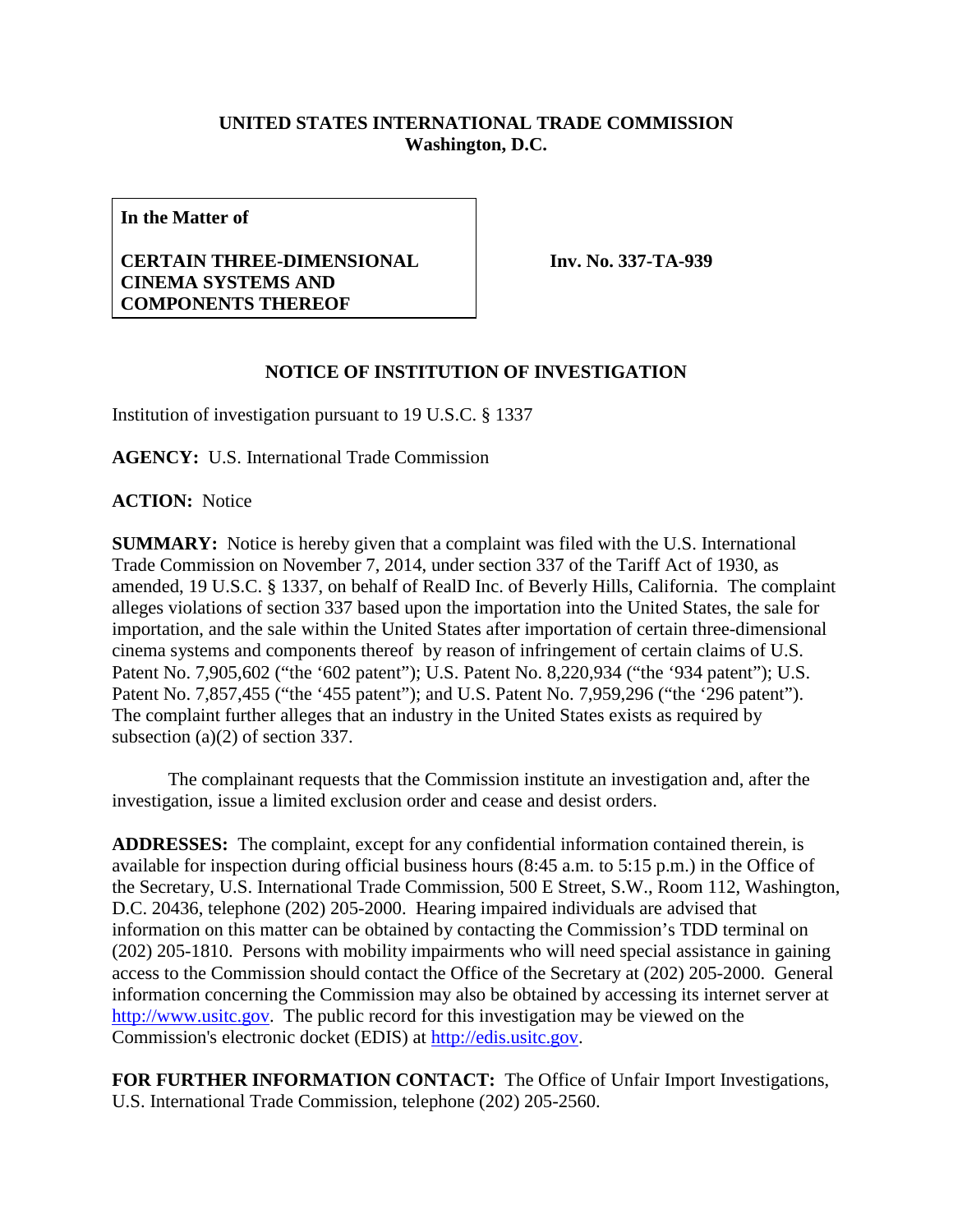**AUTHORITY:** The authority for institution of this investigation is contained in section 337 of the Tariff Act of 1930, as amended, and in section 210.10 of the Commission's Rules of Practice and Procedure, 19 C.F.R. § 210.10 (2014).

**SCOPE OF INVESTIGATION:** Having considered the complaint, the U.S. International Trade Commission, on December 8, 2014, **ORDERED THAT** –

(1) Pursuant to subsection (b) of section 337 of the Tariff Act of 1930, as amended, an investigation be instituted to determine whether there is a violation of subsection  $(a)(1)(B)$  of section 337 in the importation into the United States, the sale for importation, or the sale within the United States after importation of certain three-dimensional cinema systems and components thereof by reason of infringement of one or more of claims 1-2, 4, 6, 8, 10, 11, 14, 15, 17, 20, 21, and 23 of the '602 patent; claims 1, 6, 8, 10-12, 15, and 17 of the '934 patent; claims 1-3, 9-11, 13-15, 17-19, and 21 of the '455 patent; and claims 1, 2, 7, 8, 11, 12, and 17 of the '296 patent, and whether an industry in the United States exists as required by subsection (a)(2) of section 337;

(2) For the purpose of the investigation so instituted, the following are hereby named as parties upon which this notice of investigation shall be served:

(a) The complainant is:

RealD Inc. 100 North Crescent Drive Suite 200 Beverly Hills, CA 90210

(b) The respondents are the following entities alleged to be in violation of section 337, and are the parties upon which the complaint is to be served:

> MasterImage 3D, Inc. 15260 Ventura Boulevard Suite 1220 Sherman Oaks, CA 91403

MasterImage 3D Asia, LLC BYC Highcity Building A,  $22<sup>nd</sup>$  Floor, 131, Gasan digital 1-ro Gasan-don, Geumcheon-gu Seoul 153-803, Republic of Korea

(3) For the investigation so instituted, the Chief Administrative Law Judge, U.S. International Trade Commission, shall designate the presiding Administrative Law Judge.